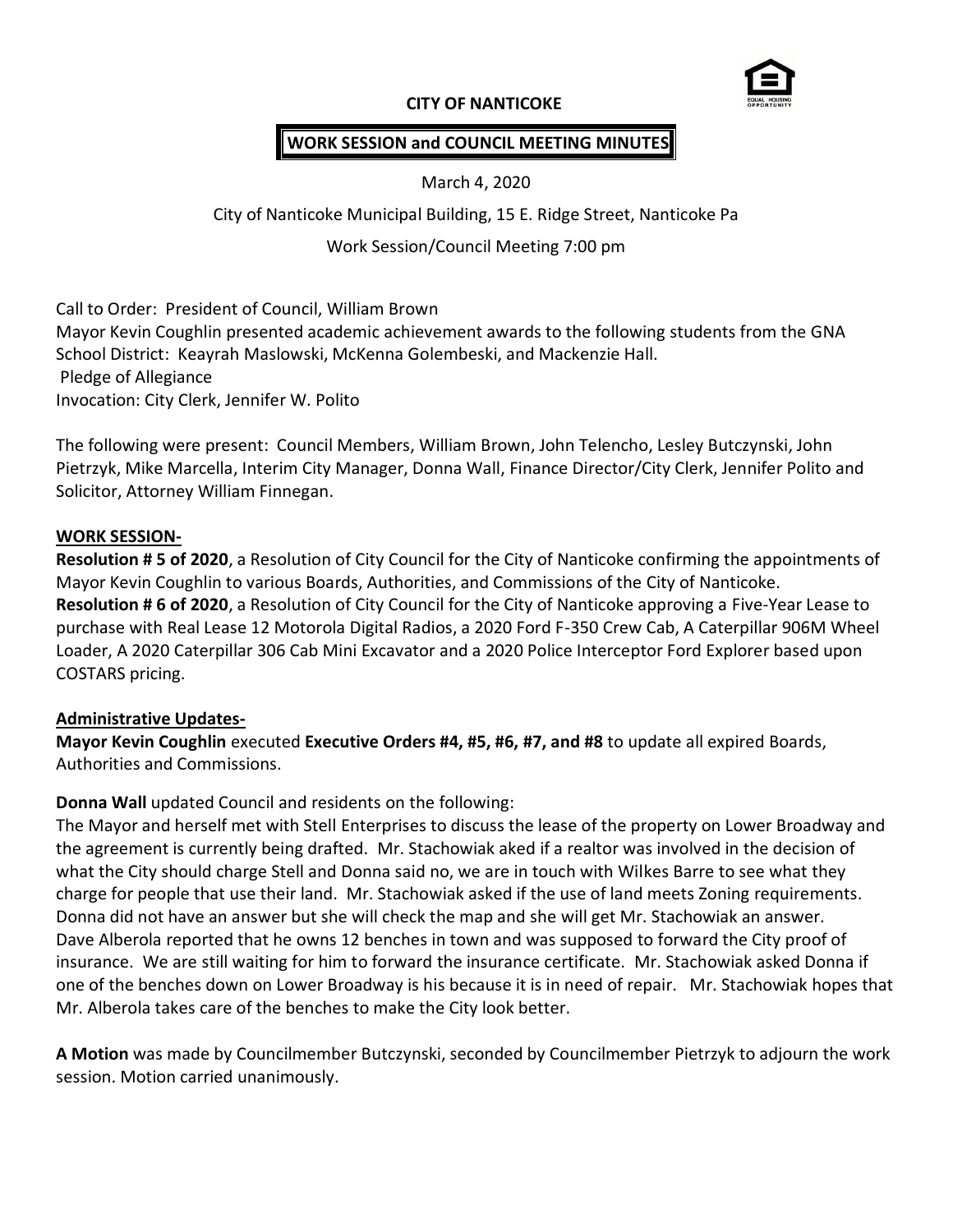## **REGULAR MEETING** Comments from the Public agenda items only.

None

#### **Old Business**

None

# **New Business**

**A Motion** to approve the February 19, 2020 minutes was made by Councilmember Butczynski, seconded Councilmember Telencho.

Motion carried unanimously.

**A Motion** to approve payment of the bills in the amount of \$413,291.82 (Payroll \$94,860.46 and Payables \$318,431.36) was made by Councilmember Pietrzyk, seconded by Councilmember Marcella. Motion carried unanimously.

**A Motion** to approve **Resolution # 5 of 2020**, a Resolution of City Council for the City of Nanticoke confirming the appointments of Mayor Kevin Coughlin to various Boards, Authorities, and Commissions of the City of Nanticoke was made by Councilmember Telencho, seconded Councilmember Marcella. Motion carried unanimously.

**A Motion** to approve **Resolution # 6 of 2020**, a Resolution of City Council for the City of Nanticoke approving a Five-Year Lease to purchase with Real Lease 12 Motorola Digital Radios, a 2020 Ford F-350 Crew Cab, A Caterpillar 906M Wheel Loader, A 2020 Caterpillar 306 Cab Mini Excavator and a 2020 Police Interceptor Ford Explorer based upon COSTARS pricingwas made by Councilmember Butczynski, seconded Councilmember Pietrzyk.

Motion carried unanimously.

# **COMMENTS FROM THE PUBLIC –**

**Mr. Hank Marks** brought to Council's attention that a whistleblower came forward regarding illegal political solicitation in the resident housing. It occurred during the 2019 election. With the upcoming presidential election in 2020 and the City's elections for 2021 this behavior must stop. Residents could lose their housing if they are caught. Mr. Marks stated he plans on talking to Ryan Verazin about this problem. President Brown asked Mr. Marks to share any information with Donna Wall and she will report it to our City's Solicitor. **Mrs. Julianna Zarzycki** asked Council why the clean-up in her neighborhood that Mr. Knapp arranged to be done was shut down by the City. President Brown was not aware of that decision and Donna wall said the use of the word "shutdown" is extreme. Jennifer stated Mr. Knapp picked a date, called Jennifer to make her aware of it and he was told he had to go through Donna with this type of project so she can organize all the people that need to be involved. Mr. Knapp took it upon himself to pick a date and there was no time to line up JP Mascaro to pick up the bags of garbage and have our DPW department get the garbage bags needed to use for the clean-up. Therefor Jennifer told Mr. Knapp that it would have to be postponed and he is to organize it with Interim City Manager, Donna Wall.

**Mr. Joe Rentko** brought to Council's attention that a sign is missing on Park and W. Main Street and he asked to have a new one installed. He wanted to thank the City's DPW Department for promptly putting up a new sign.

President Brown asked the other Councilmembers if they had any comments and Councilmember Telencho wants to make a few comments. He wants to clear up some comments that the City is spending too much money on equipment. He explained that by purchasing the equipment for the DPW department, it will save the City in the long run by not having to hire contractors to lift the lids and repair and clean storm water basins. Mr. Stachowiak asked why we do not call WVSA for that since they imposed the storm water fee to complete projects like that. Rick, DPW Foreman, stated they will only do 3-4 per year and we have much more